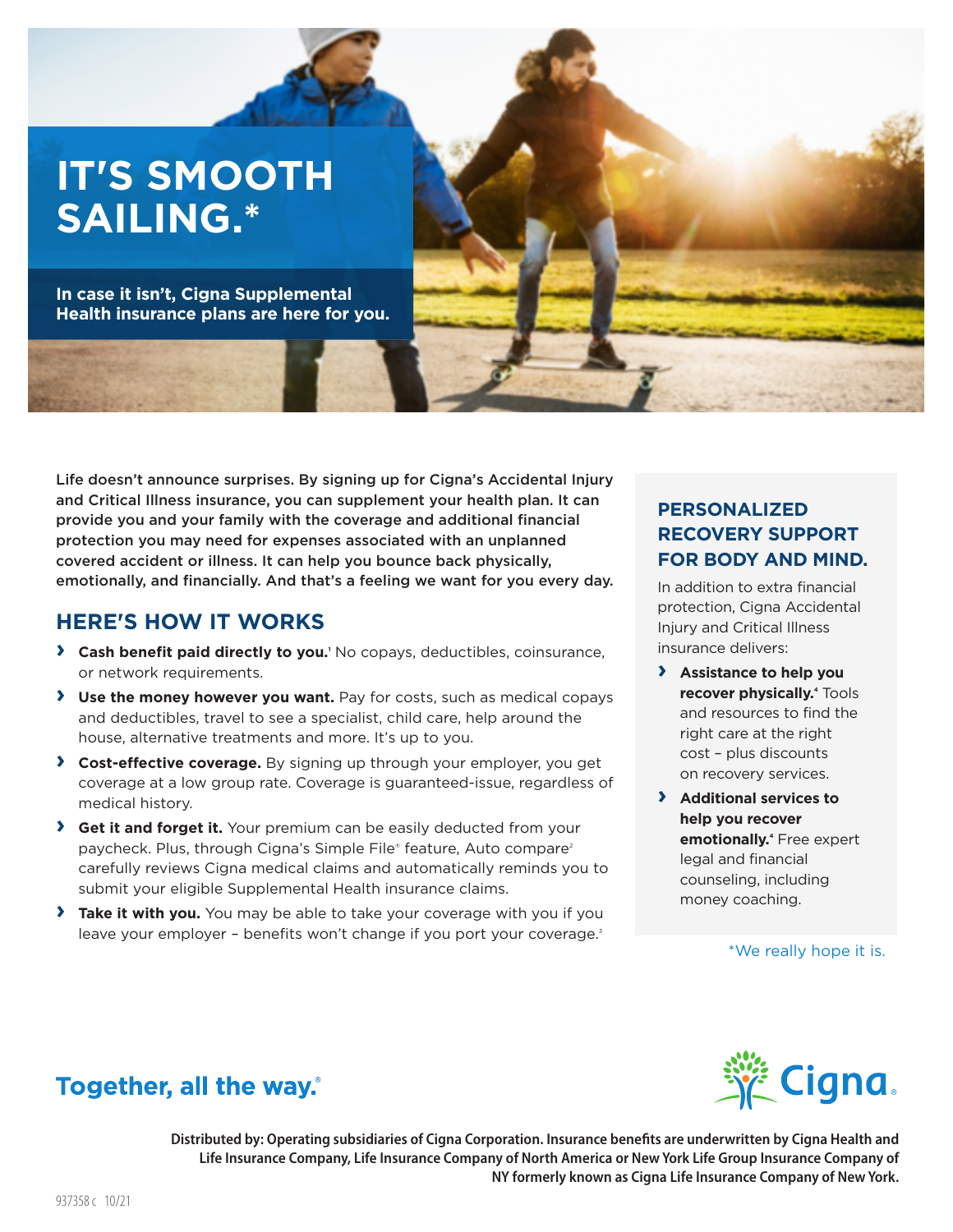# **SEE THE VALUE**

Even with medical coverage, you may still have out-of-pocket medical costs, such as copays and coinsurance, as well as indirect living expenses.





**Marco had a heart attack while raking leaves.5**

#### **Critical Illness**

Consider possible expenses that may occur as a result of a heart attack diagnosis

- Deductible, coinsurance and copays
- Transportation
- Room and board
- Daycare
- Alternative treatments

**Critical Illness coverage paid: \$10,000**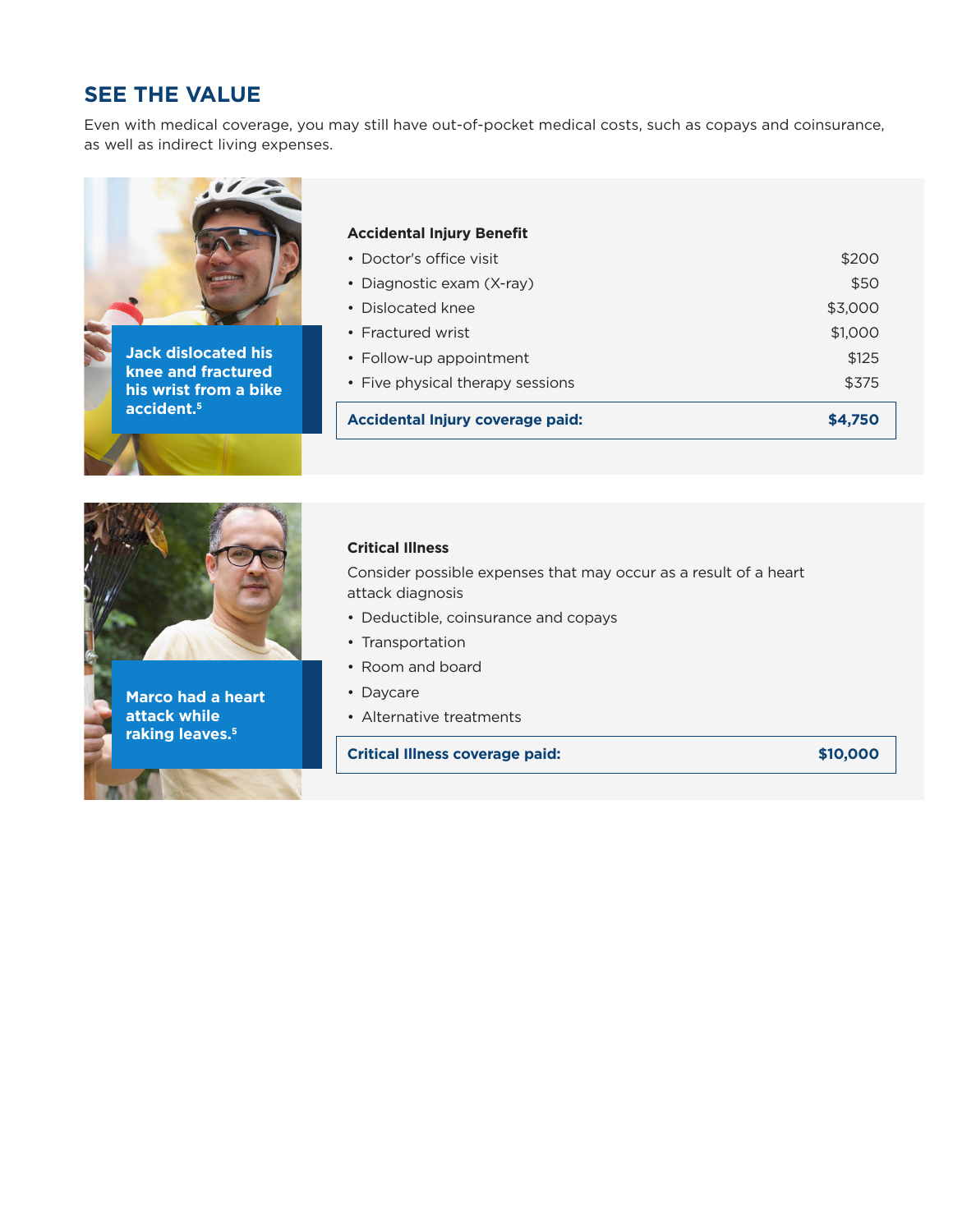# **EASY WAYS TO FILE A CLAIM**

Choose the option that's easiest for you.

| <b>Phone:</b>  | Call 800.754.3207 to speak with one of our dedicated customer service representatives.                       |
|----------------|--------------------------------------------------------------------------------------------------------------|
| <b>Online:</b> | Visit SuppHealthClaims.com                                                                                   |
| Fax:           | Send documents to <b>1.866.304.3001</b>                                                                      |
| <b>Email:</b>  | Send scanned documents to <b>SuppHealthClaims@Cigna.com</b>                                                  |
| Mail:          | Send documents to:<br><b>Cigna Supplemental Health Solutions</b><br>P.O. Box 188028<br>Chattanooga, TN 37422 |

# **WHAT'S NOT COVERED**

The following is general information about the exclusions and limitations that may apply to the benefits described. This is not a complete list of policy terms and conditions. Your actual policy may vary by plan design and location. See your plan documents for more information, including state-mandated benefits.

Depending on your plan, benefits may not be paid for an illness or injury that existed prior to the effective date of coverage. Agebased reduction of benefits and benefit waiting periods may also apply.

#### **Accidental Injury:**

Benefits are only payable for covered injuries diagnosed and treated by a health care provider and resulting directly from a covered accident. Under most plans, treatment must begin within 90 days of the accident.

- Physician office visit: Limited to one benefit per accident. Excludes routine health examinations or immunizations, visits for behavioral or nervous disorders, or visits by a surgeon while confined to a hospital.
- **Diagnostic exam:** Limited to one benefit per accident.
- **Dislocation/fracture:** If there is more than one type of fracture or dislocation, only one benefit will be paid for each injury, whichever is greater.
- **Follow-up physician visit:** Limited to 10 visits per accident. Physician recommendation is required. All treatments must be completed within 365 days of the accident.
- Physical therapy: Limited to 10 visits per accident. Physician recommendation is required. All treatments must be completed within 365 days of the accident.

Benefits may not be paid for any loss that is the result of: Intentionally self-inflicted injury, suicide or any attempt thereat while sane or insane; Commission or attempt to commit a felony or an assault; Declared or undeclared war or act of war; Active duty service in the military, naval or air force of any country or international organization; Voluntary ingestion of any narcotic, drug, poison, gas or fumes, unless taken as prescribed by a physician; Operating any type of vehicle while under the influence of alcohol or any drug, narcotic or other intoxicant; Bungee jumping; parachuting; skydiving; parasailing; hang-gliding; Flight in, boarding or alighting from an aircraft or any craft designed to fly above the Earth's surface (except as a fare-paying passenger on a regularly scheduled commercial airline); Services or treatment rendered by a health care professional who is: providing homeopathic, aroma-therapeutic or herbal therapeutic services; or Sickness, disease, bodily or mental infirmity, bacterial or viral infection or medical or surgical treatment thereof (except for any bacterial infection resulting from an accidental external cut or wound or accidental ingestion of contaminated food).